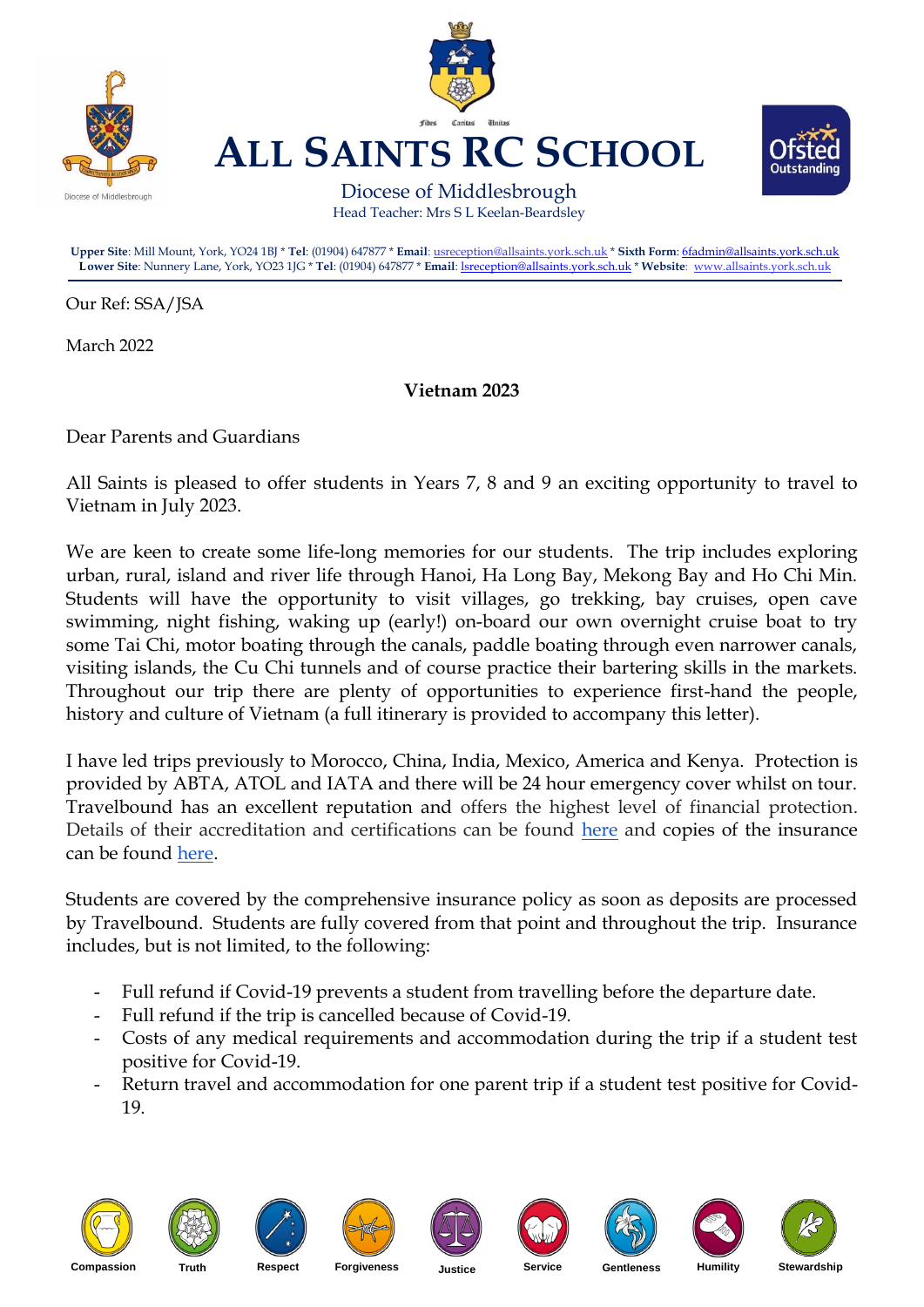All students in Years 7, 8 and 9 are eligible to accompany the trip. The nature of the trip will be of interest to students for a number of reasons including those with a sense of adventure.

Fundraising is part of the process to develop a sense of leadership, unity and ownership of their experience (fundraising guidance will be provided). This will increase inclusivity by reducing the financial burden. In our experience, students that fully engage with the fundraising process have successfully achieved their target.

The intended departure date is Monday 17 July 2023, subject to flight availability. The duration of the trip is 8 days/7 nights (2 nights on overnight flights). The itinerary is purposely full so students need to be ready to be busy to make the very most of the trip. Student behaviour is of paramount importance. Student behaviour will be a determining factor if a student is eligible to travel. As a school, we need to have confidence that all the students that travel do not undermine the experience of others.

| What is included:      | What is not included:                 |
|------------------------|---------------------------------------|
| Full Board             | Visa stamping fee at airport (25US\$) |
| English speaking guide | Discretionary tips                    |
| Entrance fees          | Additional drinks with meals          |
|                        | Personal expenses                     |

#### **Please note:**

- 1. All students will require up-to-date travel documents (travel visa\* and passports, etc). This will be the responsibility of each student and their family.
- 2. Arrangement and payment of the travel visa\* and stamping fee will be the responsibility of each student and their family.
- 3. Families will need to arrange their own medical arrangements associated with the trip. Medical guidance will be provided by GPs.
- 4. The current requirement is that students are double vaccinated. Travel requirements are constantly changing so families will need to be flexible.

\*UK Nationals are currently exempt from paying visa charges. This can be subject to change.

#### **How to secure a place:**

Places will **NOT** be secured on a first come, first served basis. This is an important decision that needs to be made so take time to consider your decision before paying a non-refundable deposit.

**Phase 1:** If the trip is over-subscribed, the following process will be followed:

Consult with the travel company to assess if the number of students can be accommodated.

**Phase 2:** If this is not possible:

Priority will be given to the older students.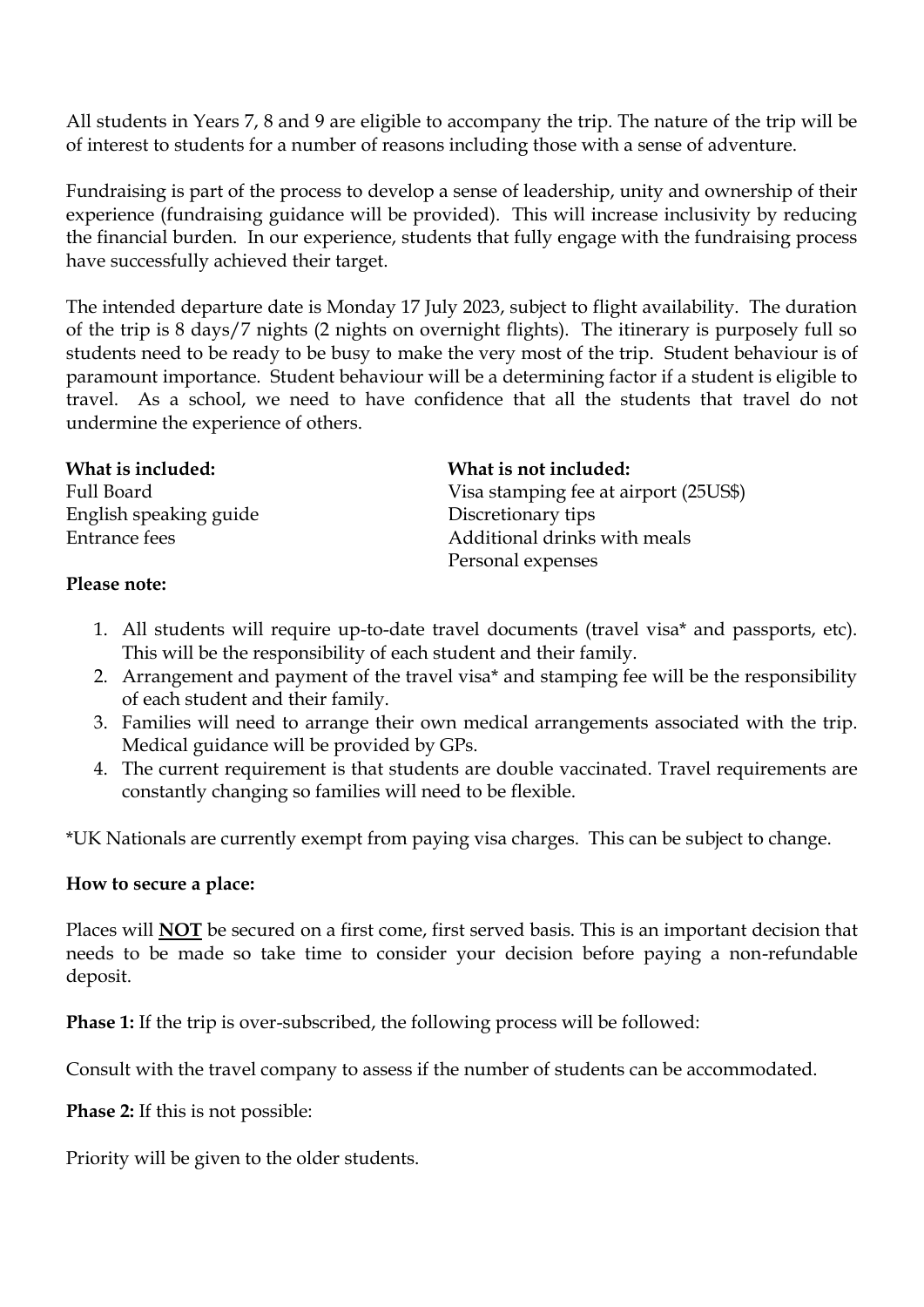This trip, or one to an equivalent destination, will be arranged again for younger students who were not able to travel to Vietnam.

The choice will remain with parents and guardians if they want their child to travel to Vietnam or an equivalent destination in the future.

Registering now for a future trip is not an option.

Students have been informed about this opportunity during Year Group Assemblies. A Parent Information Meeting will be held on Monday 4 April at 6:00pm in the Lower Site Hall. Attendance at the Parent Information Meeting is not a prerequisite for a place on the trip, nor does it commit families in any way.

The cost of the trip is £1,725.00 Deposits can be paid via ParentPay once your place has been confirmed. The payment process will begin with a non-returnable deposit of £325.00. Subsequent payments will be paid as below in instalments via ParentPay.

# **The process:**

Parents express a commitment to pay a deposit via a Google link [here](https://docs.google.com/forms/d/e/1FAIpQLScDerk1yS80AwuyKExZRnpDSCwRrWBhte-ZmAEkMStBCD7abg/viewform?usp=sf_link) by Monday 25 April.

Arrangements will be coordinated and secured using the process and criteria outlined.

Instalment 1 (Deposit) £325 by Monday 2 May 2022 Instalment 2 £200 (£525) by Monday 6 June 2022 Instalment 3 £200 (£725) by Monday 18 July 2022 Instalment 4 £200 (£925) by Monday 12 September 2022 Instalment 5 £200 (£1125) by Monday 14 November 2022 Instalment 6 £200 1325) by Monday 9 January 2023 Instalment 7 £200 (£1525) by Monday 6 March 2023 Instalment 8 £200 (£1725) by Monday 17 April 2023

Any surplus will be refunded to the ParentPay account holder.

I hope that you are able to join us on this adventure and create some life-long memories.

Yours sincerely

 $U_{1}$  el

Mr Sandwell **ASSISTANT HEADTEACHER**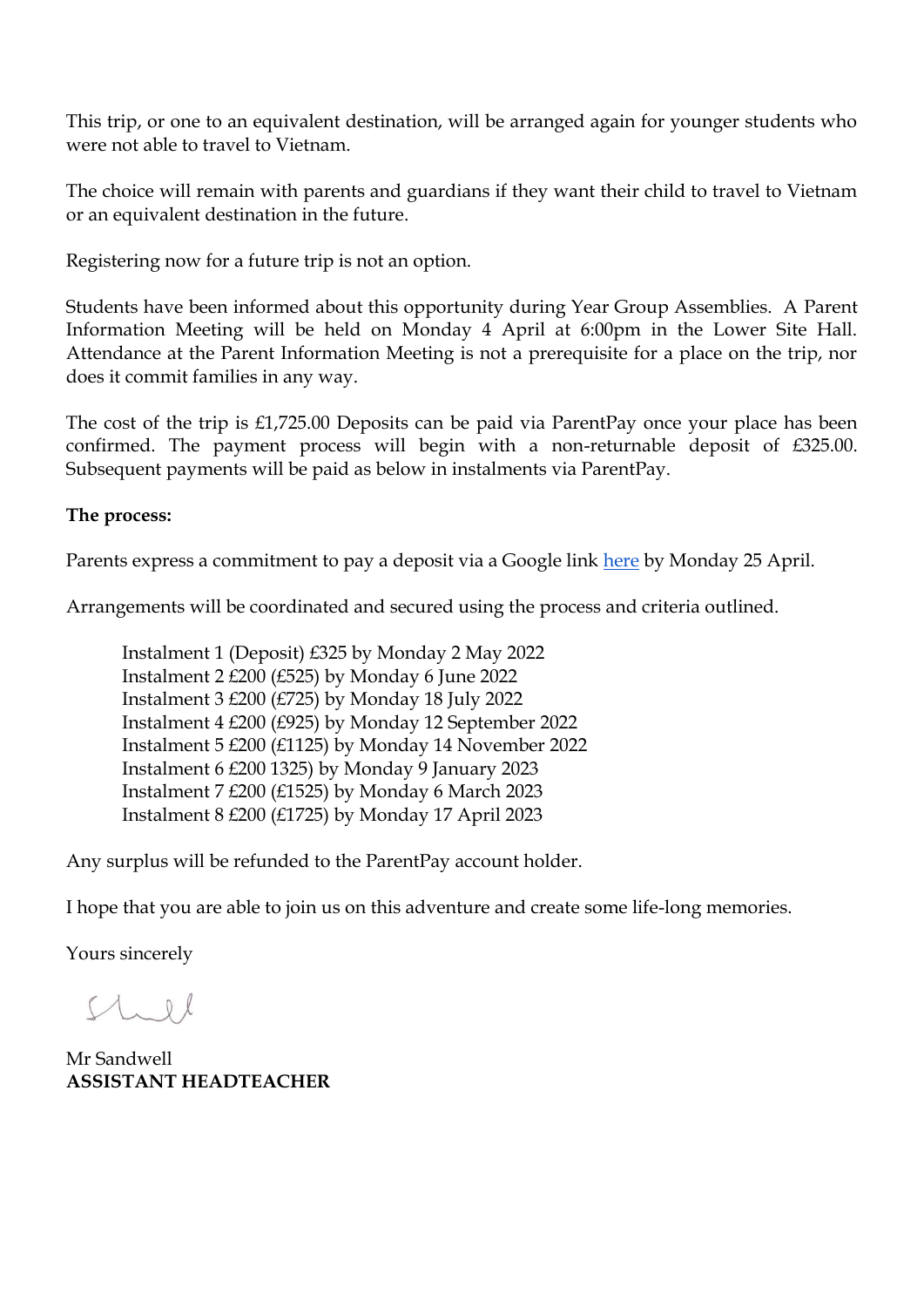# **ITINERARY SUMMARY:**

#### **Day 1:** LONDON DEPARTURE

Coach transfer from school to the London airport for your overnight flight to Vietnam.

### **Day 2:** HA NOI ARRIVAL AND 3 HOUR TOUR OF HANOI

Arrival at Hanoi airport, welcomed by our guide and driver then transfer to hotel. Hanoi or "River-bound City" as its name literally means is Vietnam's capital with a thousandyear-old history dating back to 1010. The city's fascinating beauty which is characterised by unique cultural relics, ancient streets of antique houses, elegant French colonial buildings, treelined boulevards and romantic lakes has made it one of the most charming cities of Asia. Transfer to our hotel. Check in and have breakfast. Enjoy some time to rest after our long flight.

In the afternoon, enjoy a 3 hours to 3.5 hours excursion tour. We will go to the West Lake (the biggest lake of Hanoi), Tran Quoc pagoda, John McCain statue, Hoa Lo prison, Long Bien bridge, and the Temple of Literature, known as the first university of Vietnam built in 1070 by the Ly Dynasty to honour Confucius, sages and outstanding Vietnamese scholars.

Overnight at hotel in Hanoi

### **Day 3:** HALF DAY AT DUONG VILLAGE AND HALF DAY HA NOI CITY TOUR

Morning's activities: Duong Lam village and lunch at village.

We leave Hanoi to visit Duong Lam village, a purely agricultural village of the Northern Red. Visit Mong Phu temple in Mong Phu hamlet. We leave Duong Lam village - one of the oldest villages in Vietnam.

Some main activities at the Duong Lam village:

Visiting the ancient houses is a great chance to explore architecture of a typical Vietnamese traditional houses while wandering along its narrow alleyways.

Duong Lam Ancient Village has retained the basic characteristics of Vietnamese ancient villages with banyan tree, well and communal house's court.

Walking around the village to chat with locals to learn more about their local lifestyle as well as gain an insight into Vietnamese countryside.

Visiting King Ngo Quyen temple and King Phung Hung temple, Mia pagoda within this Duong Lam tour.

Afternoon's activities: Half day city tour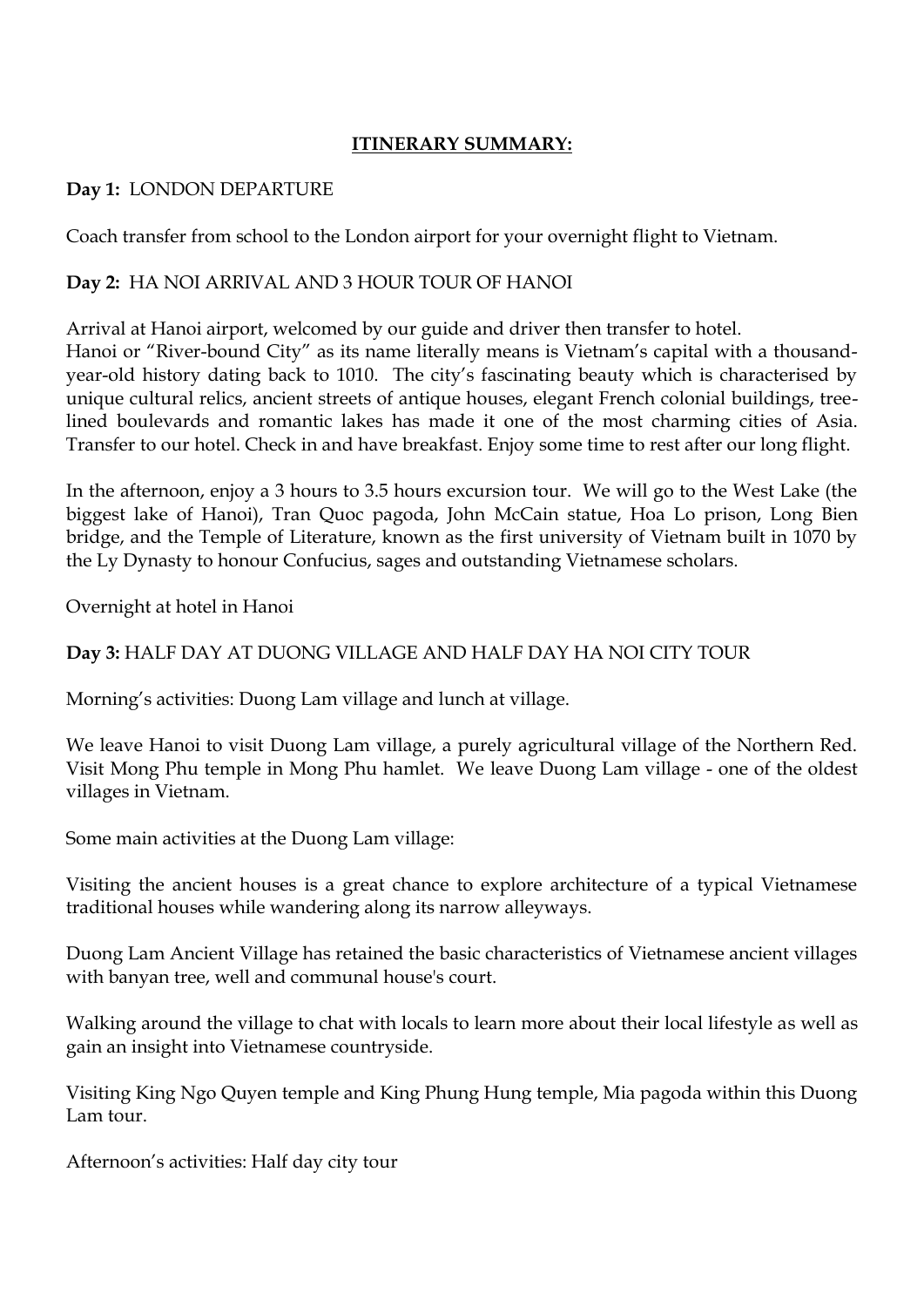Ho Chi Minh Complex included outside Ho Chi Minh mausoleum, outside of Ba Dinh square, inside One pillar of pagoda, inside Ho Chi Minh house. At the complex, visit the Ho Chi Minh Mausoleum, where the nation's founder's body is preserved, the colonial Presidential Palace, originally the French Governor Office and a fine example of French architecture in Hanoi, and the rural style Ho Chi Minh's house on stilts where Ho Chi Minh lived and worked. Stop by one of Hanoi's icons, the One Pillar Pagoda, built in the 11th Century in dedication to Buddha of Compassion and reminiscent of a lotus blossom rising from a pond.

Traditional Vietnamese water puppet show at Thang Long Opera Theatre.

Overnight at hotel in Hanoi

# **DAY 4:** HA NOI - HA LONG OVER NIGHT ON BOAT

Morning pickup at 8:00am from our hotel for transfer to Ha Long Bay, which is about 160 km or 3.5-hour drive away. On the way, we will see some rural areas of the Red River Delta with plenty of chances to take photos of Vietnamese farmers working in paddy fields. Stop half way to visit a handicraft workshop of fine clothes and embroidered paintings. Arrive in Ha Long City at 11:30am and check in aboard the booked junk right after the welcome drink is served. Start cruising while having lunch on board and enjoy the bay view.

Ha Long Bay meaning Descending Dragon Bay in Vietnamese as legend has it that it was where a holly dragon landed down from sky. The bay, famous as one of the world's wonders and heritage sites whose formation dates back 500 million years, consists of around 2,000 karst islands and islets scattered over an area of 1,553 km2. The bay cruise will continue with up close sighting of Dinh Huong Island, Ga Choi Island, Dog Island, Sail Island, a visit to Sung Sot Cave and swimming stop at Titov Beach. Relax to enjoy the bay view at sunset, have dinner after, go fishing at 9:00pm and spend a night on board.

Overnight on boat

# **DAY 5:** HA LONG - HA NOI TO HO CHI MINH

Wake up at 6:30am and refresh your body and mind with a Tai Chi exercise on the sundeck. Tai Chi is an ancient internal martial art often practiced in soft and gracefully slow moves to enhance internal harmony and vitality. Have tea and coffee on-board before proceeding to Titov Islet or Soi Sim Island to trek and swim. Check out at 9:30am, have a buffet brunch while cruising back to shore. Disembark at 11:00am to transfer to Hanoi. Free at leisure before your transfer to airport for flight.

Arrive at Tan Son Nhat International Airport, welcome by our guide and transfer to your hotel. Ho Chi Minh City formerly named Saigon is the largest city and economic centre of Vietnam always bustled with activities of modern life. It is where businesses converge, and shoppers indulge themselves into unlimited choices. However, the city also carries with it a rich historical legacy in contrast with its dazzling glamour.

# Overnight at hotel in Ho Chi Minh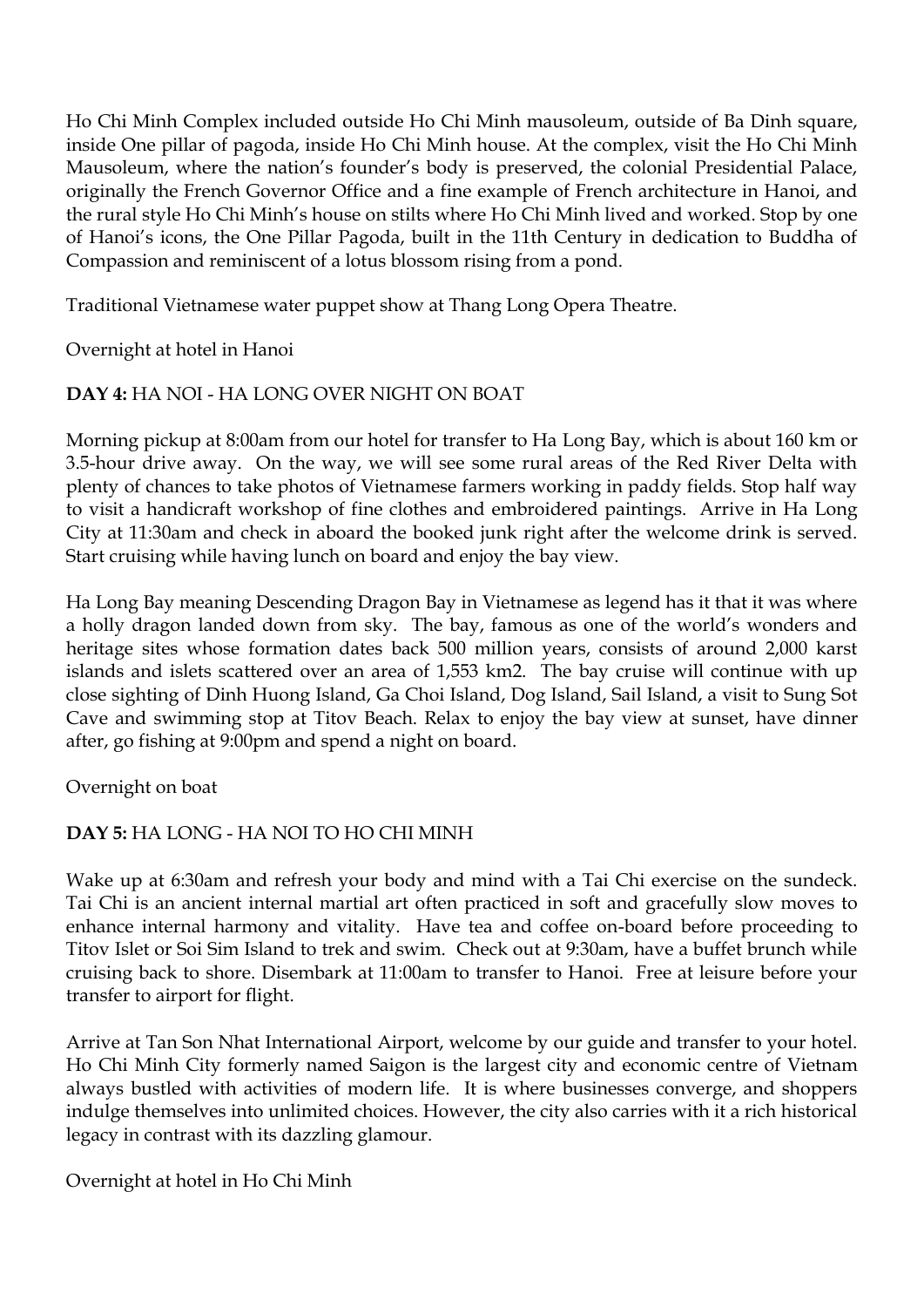### **DAY 6:** FULL DAY MEKONG DELTA - FISH PROCESSING COMPANY IN BEN TRE

Today, we will be picked up and travel past miles of flat rice fields, along a bustling road to the Mekong Delta, the world's largest delta and Vietnam's largest rice bowl. Visit a rice plantation.

On arrival in My Tho City, board a motorboat and navigate through intricate canals while observing the local daily life up close as well as the landscape of waterways and lush islands. Land on Thoi Son Island where you can listen to Southern traditional music performed by native artists.

Next, we will change to a paddle boat to cruise through the narrow canals and visit households with traditional occupations of home-based coconut candy and rice-wine making. Continue travel by motorised boat to another island to visit a bee farm and taste tea with fresh honey from the beehives and enjoy fresh fruits. Interact with local residents to understand about river life. Their economy is based mostly on tourism, mangoes, bananas and citrus fruit.

On the return to My Tho, stop to visit the Vinh Trang Pagoda, a prominent local Buddhist structure built in 1850 with a unique architectural mixture of Vietnamese, Roman, Chinese and Cambodian styles characterised by a highly ornate façade. Enjoy lunch at a local Vietnamese restaurant. Visit a floating fish processing company before transfer back to Saigon.

Overnight hotel in Ho Chi Min

# **DAY 7:** FULL DAY CITY TOUR & CU CHI TUNNELS THEN DEPARTURE

Morning meet our guide at your hotel and transfer about 75 km North-west of downtown Ho Chi Minh City to visit the famous Cu Chi Tunnels. The driving time is approximately 2 hours.

Arrive in Cu Chi, we explore the tunnels which were once a major underground hideout and resistance base of Viet Cong forces during the two wars against the French and the Americans. The tunnels, entirely hand-dug, formed a highly intricate network of interlinked multilevel passageways at times stretched as far as the Cambodian border and totalling over 120 km in length. Its complexity was beyond imagination, containing meeting rooms, kitchens, wells, clinics, schools, depots, trenches and emergency exits all aimed for guerrilla warfare. The tunnels were deep and strong enough to withstand destructive bombings and self-contained enough to outlast prolonged sieges. Afterwards, return to Saigon for lunch.

Afternoon, tour in the city with the Reunification Palace, which was formerly the South Vietnam President's residence and symbol of the Southern Administration's reign until the end of April 1975. Next, stop at Saigon Notre-Dame Basilica, a neo-Roman cathedral built over 130 years ago by the colonial French with materials entirely imported from Marseilles. Call in Sai Gon Post Office, a fine colonial building which was designed and built in the early 20th Century by the famous French architect Gustave Eiffel.